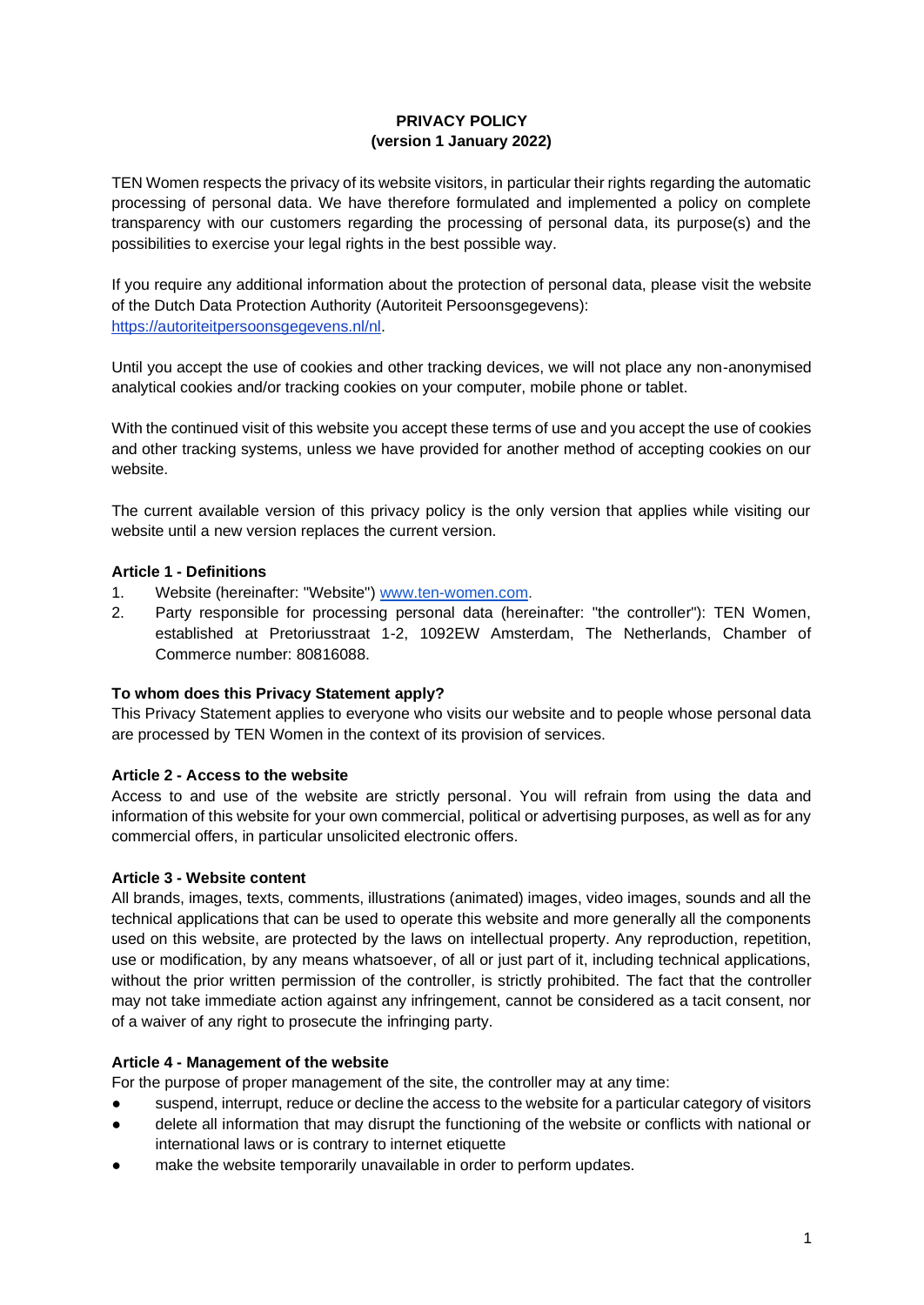## **Article 5 - Responsibilities**

- 1. The controller is not liable for any failure, disturbances, difficulties or interruptions in the functioning of the website, causing the (temporary) inaccessibility of the website or of any of its functionalities. You, yourself, are responsible for the way you seek connection to our website. You need to take all appropriate steps to protect your equipment and data against hazards such as virus attacks on the Internet. Furthermore, you are responsible for which websites you visit and what information you seek.
- 2. The controller is not liable for any legal proceedings taken against you: because of the use of the website or services accessible via the Internet for violating the terms of this privacy policy.
- 3. The controller is not liable for any damages that incur to you or third parties or your equipment, as a result of your connection to or use of the website and you will refrain from any subsequent (legal) action against the controller.
- 4. If the controller is involved in a dispute because of your (ab)use of this website, he is entitled to (re)claim all subsequent damages from you.

## **Article 6 - Collection of data**

- 1. Your personal data will be collected by TEN Women and (an) external processor(s) .
- 2. Personal data means any information relating to an identified or identifiable natural person ('data subject').
- 3. An identifiable natural person is one who can be identified, directly or indirectly, in particular by reference to an identifier such as a name, an identification number, location data, an online identifier or to one or more factors specific to the physical, physiological, genetic, mental, economic, cultural or social identity of that natural person.
- 4. The personal data that are collected on the website are used mainly by the collector in order to maintain a (commercial) relationship with you and if applicable in order to process your orders. They are recorded in an (electronic) register.

#### **Article 7 - What personal data does TEN Women process in relation to you?**

The personal data we process in relation to you are:

- Personal data you have provided to us, such as contact details, filled in on contact or website forms, amongst others your name, address, telephone number, email address, job title(s) and (details of) your identification documents (identification data). This includes other personal data that are provided by you, for example during initial meetings, events, seminars, etc.;
- Personal data that give insight into the use of our website or other electronic means of communication and;
- Personal data obtained from other sources, such as public professional social media platforms (for example LinkedIn), the Trade Register of the Chamber of Commerce or public professional (company) websites.

#### **Article 8 - For what purposes do we process your personal datas?**

We may use your personal data for the following purposes:

- To perform a contract in which you have engaged our services.
- To invoice for services rendered.
- To comply with our statutory obligations, for example State Taxes Act.
- To stay in contact with you, for example marketing campaigns or for recruiters to contact you.
- For (the communication regarding) webinars or masterclasses.
- To evaluate, for example an online questionnaire.
- To prepare analyses, for example behavioral and interaction data.
- To conduct client satisfaction surveys.
- To improve and secure our website.
- To prepare user statistics.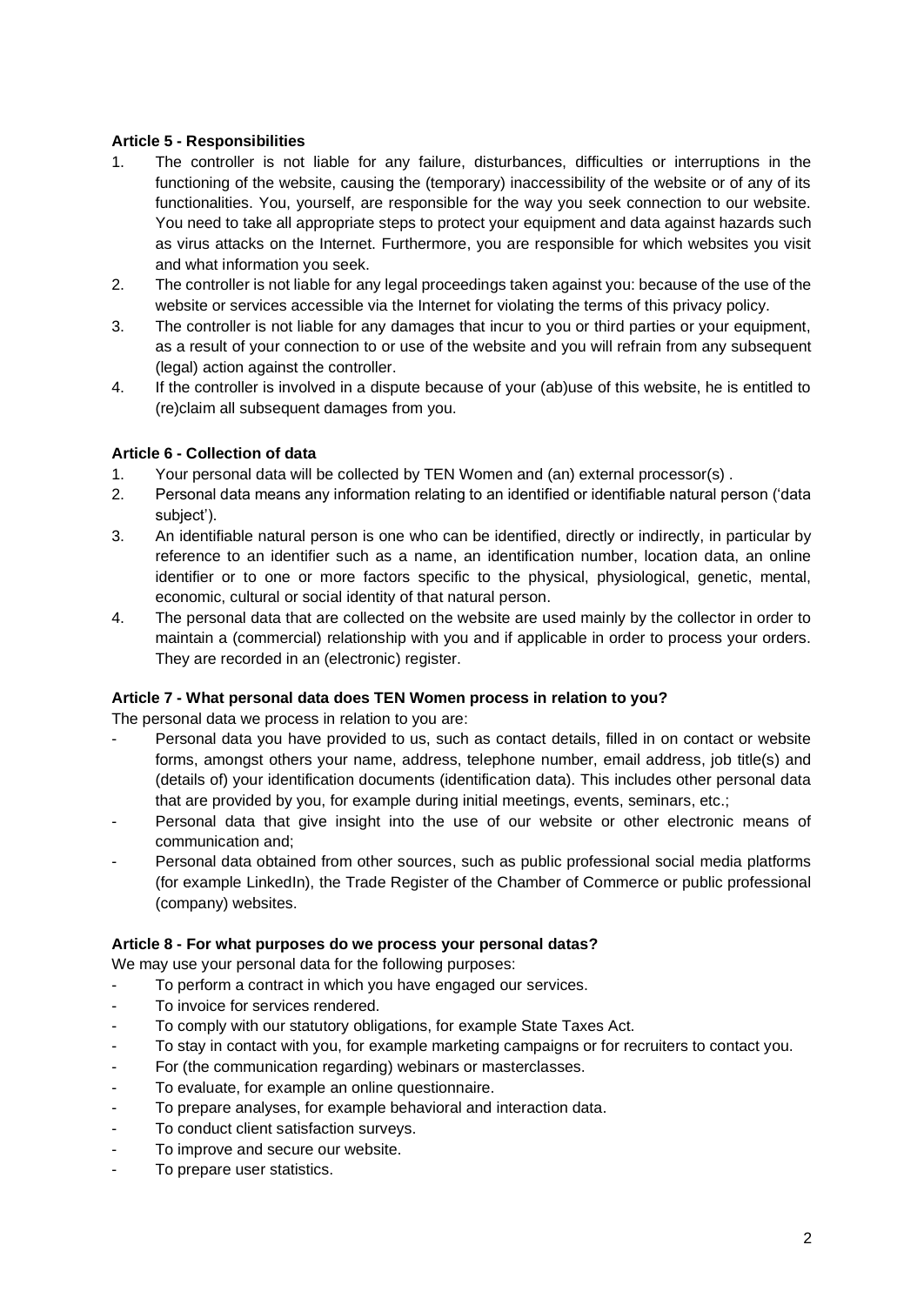To perform audits.

## **Article 9 - What is the legal basis for the processing of your personal data?**

We process your personal data only when this is permitted on grounds of one of the legal bases cited in the General Data Protection Regulation (**GDPR**). We are guided by the following legal bases:

- Consent: we ask your consent for participation in a client satisfaction survey, direct marketing purpose, for the use of cookies on our website (see our Cookie Statement) or to be approached by a recruiter. If we have requested and obtained your consent to process your personal data, you have the right to withdraw such consent at any time. You can do this at [hello@ten](mailto:hello@ten-women.com)[women.com.](mailto:hello@ten-women.com)
- The processing is necessary in order to establish a contract or in the run-up to the establishment of a contract.
- Statutory obligation.
- Legitimate interest:

We may also process personal data if we have a legitimate interest and this does not breach your privacy disproportionately. We use your contact details to invite you to seminars and events, for instance.

We also have a legitimate interest if we use your personal data to contact you after you have approached us yourself.

We do not always need permission to contact you. If we obtain your email address as a result of providing services, we can offer you similar services via direct marketing. In that case, we have a legitimate interest in offering you these services.

## **Article 10 - How did we obtain your personal data?**

We obtain some information automatically when you visit our website. We collect this information via cookies, for instance. In this context, we also refer to our Cookie Statement.

We obtain other information if you actively provide it to us. For example, if you are or become our client or if you sign up for newsletters or events.

We also obtain information from third parties, such as personal data from the Trade Register of the Chamber of Commerce, or personal data available on public professional websites. We also obtain information from professional social media sources like LinkedIn.

## **Article 11 - Minors**

We only process personal data of minors (persons younger than 16 years) if written permission has been given by the parent, guardian or legal representative.

#### **Article 12 - Who has access to your personal data?**

Your personal data are only accessible to people at TEN Women authorised to access them on a 'needto-know' basis. Outside of the situations mentioned in this Privacy Statement, we will not disclose your personal data unless we deem this disclosure necessary in order to satisfy our statutory obligations, to protect our rights or someone else's rights, or to enforce compliance with this Privacy Statement.

Sometimes it is necessary to share your personal data with third parties. Depending on the circumstances of the case, this may be necessary in order to handle your file, for example to recruiters. There are also statutory obligations which mean that personal data must be passed on to third parties. Personal data may for example be provided to third parties for commercial purposes (to organise a joint activity, such as an event or seminar) or in the event of a reorganisation or merger of our business or sale of (part of) our business.

We may engage service providers (processors) for the processing of your personal data, who process personal data exclusively on our instructions. We conclude processing agreements with these processors which fulfil the requirements of the General Data Protection Regulation (GDPR). For example, we work with service providers who provide SaaS (software as a service) solutions or hosting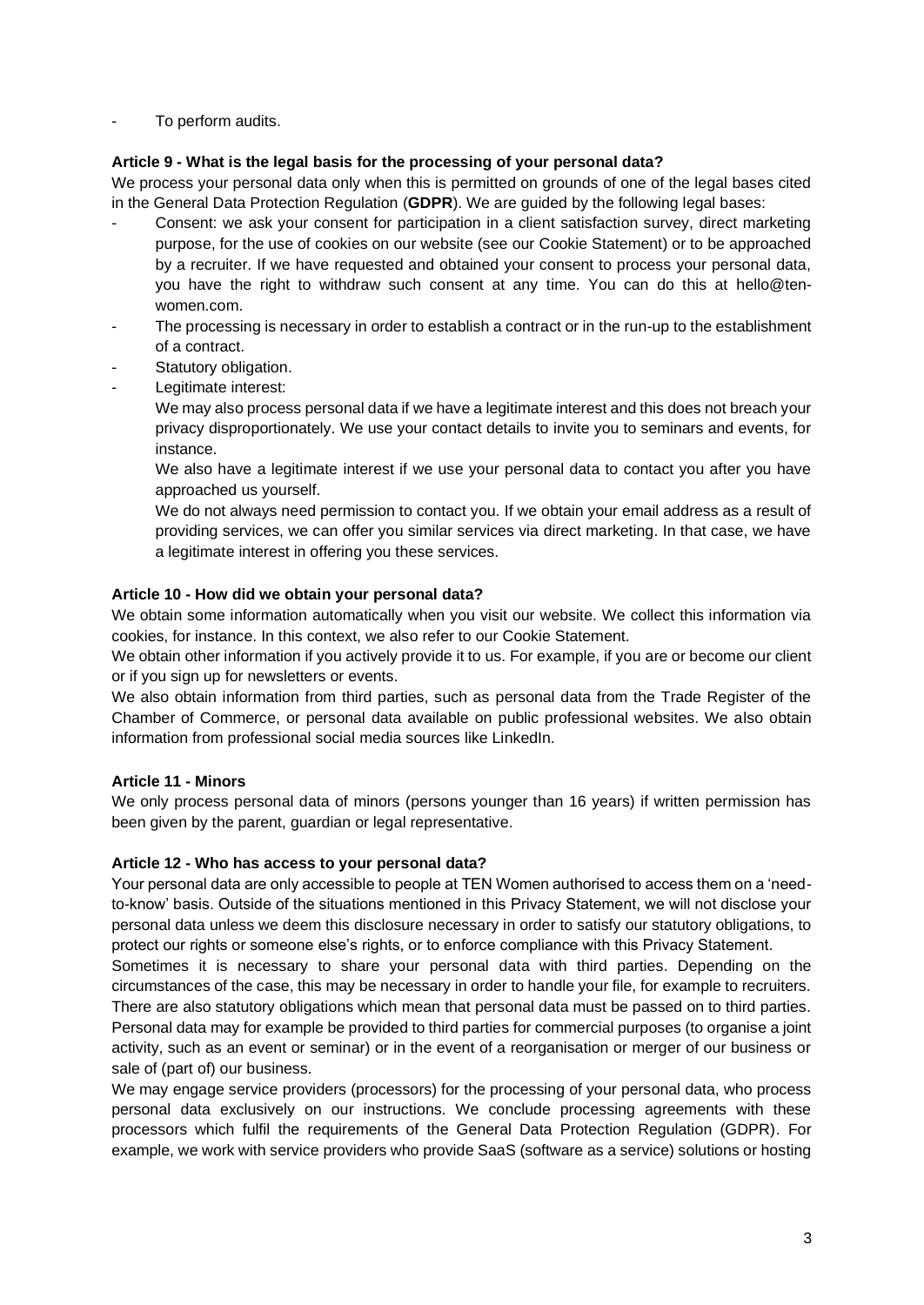services. There are also ICT service providers who help us keep our systems secure and stable. We also use third-party services to send newsletters and commercial emails.

## **Article 13 - Transfer of personal data to countries outside the EEA**

The personal data handled by the controller will be documented and saved in the Netherlands. The personal data contained in these files are not transferred to countries outside the European Economic Area (EEA) unless this is necessary for the establishment or exercise of the (commercial) relationship. When your personal data are processed, your personal data may be shared with third parties. These parties may be located outside the EEA. When applicable, we have taken appropriate security measures for sharing the personal data. We can transfer these data if this is necessary to perform the contract for services for the provision of our (commercial) services.

## **Article 14 - Third-party websites**

Our website contains hyperlinks to websites of other parties and social media buttons. We are not responsible for the content of these websites or the services of the particular social media platforms. Nor is TEN Women responsible for the privacy policy and use of cookies on those websites and social media platforms.

#### **Article 15 - How do we secure your personal data?**

We do our utmost to take appropriate technical and organisational security measures to protect against the loss, abuse and alteration of your personal data for which we are responsible*.*

## **Article 16 - Your rights regarding information**

- 1. Pursuant to Article 13 paragraph 2 sub b GDPR each data subject has the right to information on and access to, and rectification, erasure and restriction of processing of his personal data, as well as the right to object to the processing and the right to data portability. In cases that arise, you also have the right to submit a complaint to the Dutch DPA.
- 2. You can exercise these rights by contacting us at [hello@ten-women.com.](mailto:hello@ten-women.com)
- 3. Each request must be accompanied by a copy of a valid ID, on which you put your signature and state the address where we can contact you.
- 4. Within one month of the submitted request, you will receive an answer from us.
- 5. Depending on the complexity and the number of the requests this period may be extended to two months.

#### **Article 17 - Legal obligations**

- 1. In case of infringement of any law or regulation, of which a visitor is suspected and for which the authorities require the personal data collected by the collector, they will be provided to them after an explicit and reasoned request of those authorities, after which these personal data do not fall anymore under the protection of the provisions of this Privacy policy.
- 2. If any information is necessary in order to obtain access to certain features of the website, the controller will indicate the mandatory nature of this information when requesting these data.

#### **Article 18 - Collected data and commercial offers**

- 1. You may receive commercial offers from the collector. If you do not wish to receive them (anymore), please send us an email to the following address: [hello@ten-women.com.](mailto:hello@ten-women.com)
- 2. Your personal data may be used by our partners for commercial purposes. If you do not wish this to happen, please send us an email to the following address: [hello@ten-women.com.](mailto:hello@ten-women.com)
- 3. If you encounter any personal data from other data subjects while visiting our website, you are to refrain from collection, any unauthorized use or any other act that constitutes an infringement of the privacy of the data subject(s) in question. The collector is not responsible in these circumstances.